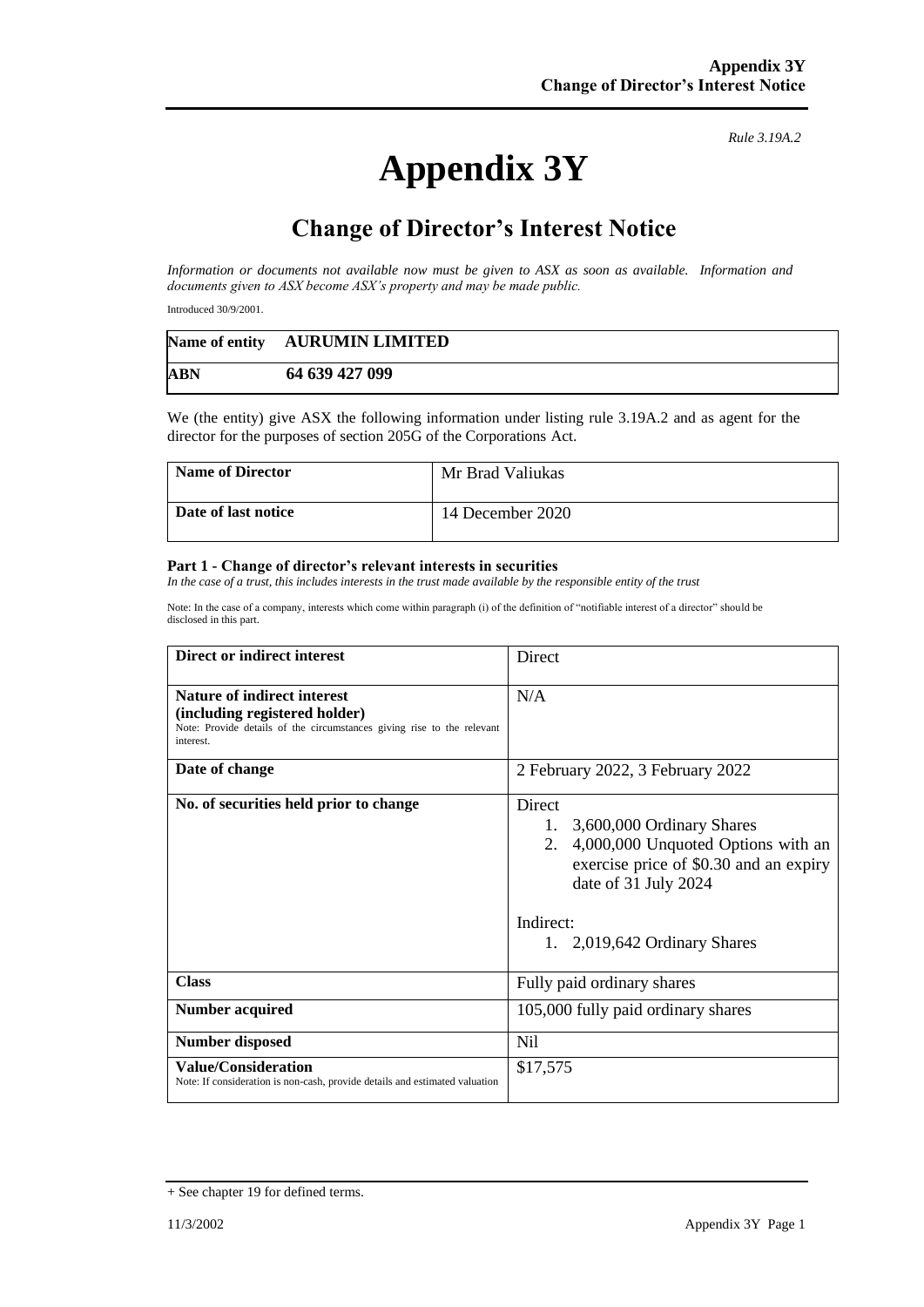| No. of securities held after change                                                                                                                                     | Direct<br>3,705,000 Ordinary Shares<br>2. 4,000,000 Unquoted Options with an<br>exercise price of \$0.30 and an expiry<br>date of 31 July 2024<br>Indirect:<br>1. $2,019,642$ Ordinary Shares |
|-------------------------------------------------------------------------------------------------------------------------------------------------------------------------|-----------------------------------------------------------------------------------------------------------------------------------------------------------------------------------------------|
| Nature of change<br>Example: on-market trade, off-market trade, exercise of options, issue of<br>securities under dividend reinvestment plan, participation in buy-back | On market trade.                                                                                                                                                                              |

## **Part 2 – Change of director's interests in contracts**

Note: In the case of a company, interests which come within paragraph (ii) of the definition of "notifiable interest of a director" should be disclosed in this part.

| <b>Detail of contract</b>                                                                       |  |
|-------------------------------------------------------------------------------------------------|--|
| <b>Nature of interest</b>                                                                       |  |
| Name of registered holder                                                                       |  |
| (if issued securities)                                                                          |  |
| Date of change                                                                                  |  |
| No. and class of securities to                                                                  |  |
| which interest related prior to                                                                 |  |
| change                                                                                          |  |
| Note: Details are only required for a contract in relation<br>to which the interest has changed |  |
| <b>Interest acquired</b>                                                                        |  |
| <b>Interest disposed</b>                                                                        |  |
| <b>Value/Consideration</b>                                                                      |  |
| Note: If consideration is non-cash, provide details and an<br>estimated valuation               |  |
| Interest after change                                                                           |  |
|                                                                                                 |  |

<sup>+</sup> See chapter 19 for defined terms.